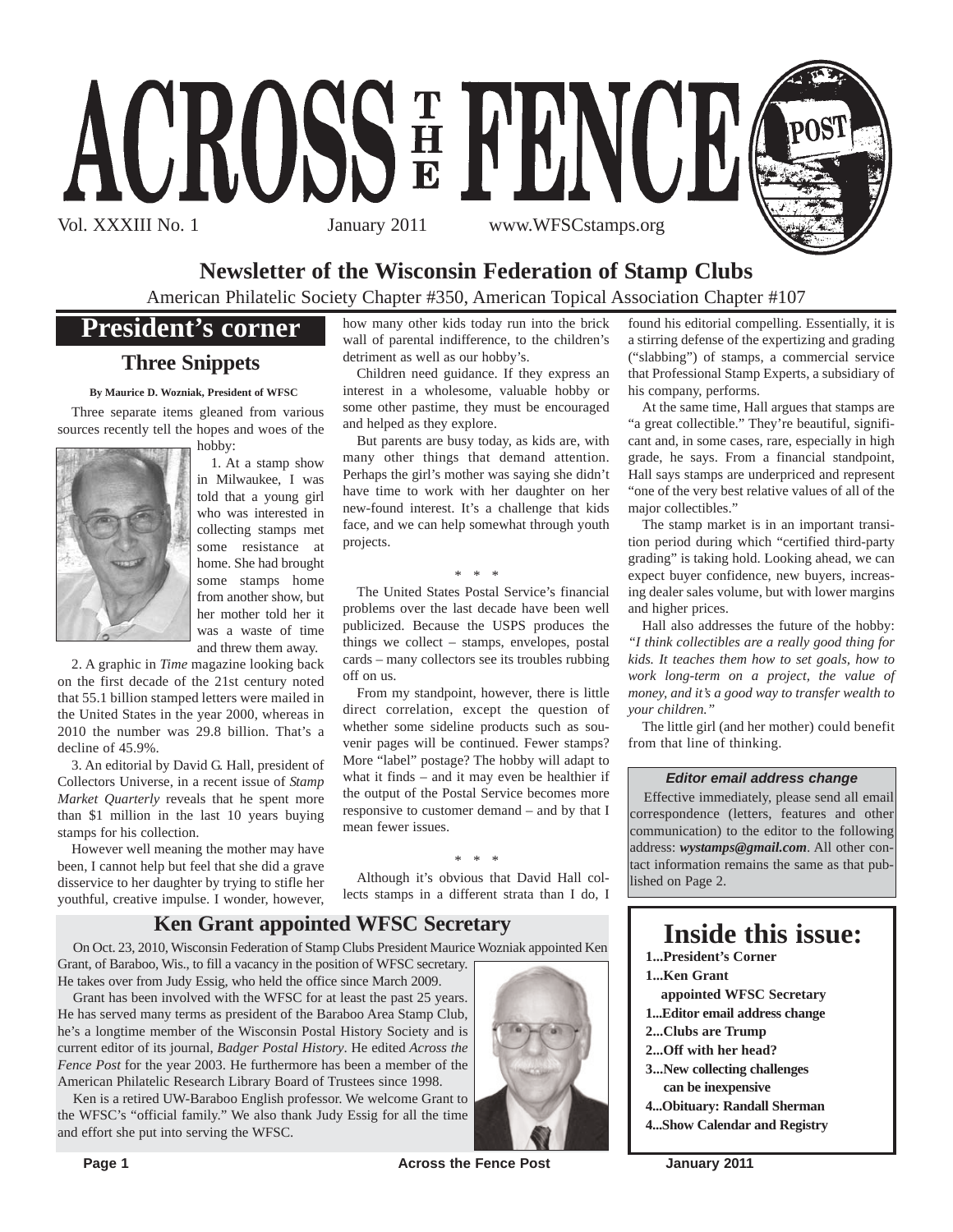### **Clubs are Trump**

**By Maurice D. Wozniak, President of WFSC**

Conviviality is an essential ingredient in the success of any club, philatelic or not, and many of those in the **Wisconsin Federation of Stamp Clubs** use the holiday season as an excuse to go out and eat.

The occasion takes many forms. For some, it's a pot-luck dinner. For others, it's a restaurant meal, sometimes with members subsidized in whole or in part by the club. That's a good way to use the club treasury, which can grow over time with income from club auctions, the profit (if any) from club shows and dues payments.

You can say thanks to spouses and other family members by inviting them to share in the meal. They'll be able to meet other club members and their families and come to real-

## *Across the Fence Post* **Ad Rates (revised 1/06)**

| <b>Type Size</b>                                   | Commercial | Club    |
|----------------------------------------------------|------------|---------|
|                                                    | Rate       | Rate    |
| A Full page $(7\frac{1}{4}x(9\frac{1}{2})$         | \$42.00    | \$33.75 |
| B Half page $(7\frac{1}{4} \times 4\frac{3}{4})$   | \$26.25    | \$21.00 |
| C Large $\frac{1}{4}$ page $(4 \frac{3}{4} x 6)$   | \$20.50    | \$16.50 |
| D Medium 1/4 page                                  | \$14.75    | \$11.75 |
| $(4\frac{3}{4}$ " x 3 $\frac{3}{4}$ ")             |            |         |
| E $1/8$ page $(2\frac{1}{4}$ " x $3\frac{3}{4}$ ") | \$7.50     | \$6.00  |
| F Econo Ad $(2\frac{1}{4}$ " x $2\frac{3}{4}$ ")   | \$3.75     | \$3.00  |
| G Reduced Business Card                            | \$2.75     | \$2.25  |
| $(2 \frac{1}{4}$ " x $1 \frac{1}{4}$ ")            |            |         |
| H Back page $(7\frac{1}{4}$ " x 9 $\frac{1}{2}$ ") | \$57.75    | N/A     |
|                                                    |            |         |
| Please make checks payable to :W.F.S.C.            |            |         |

ize that the stamp club isn't some mysterious secret society.

You don't have to limit the meal sharing to this time of year. Several clubs make a point of assigning members to bring treats to each meeting. Many have summertime picnics or cookouts, and at least one meets regularly over Sunday brunch at a restaurant.

You don't have to discuss philately at every club meeting, but why not have a brief mention of the reason for your association? You could offer hobby-related door prizes. And you might offer a short program on Food on Stamps or some other general-interest topic.

But the important thing is to have fun. Merry Christmas and Wassail!

## *\* \* \**

#### **Program ideas**

For a **Milwaukee Philatelic Society** program, MaryAnn Bowman discussed the basics of first-day cover collecting. Members were asked to bring a favorite cover to contribute to the discussion.

**Badger Stamp Club**, Madison, has an intriguing program scheduled for March 5, 2011: "Sven Hedin - The Silk Road Became His Paper Trail."

#### **What others are doing**

**Northwoods Philatelic Society**, Iron Mountain, Mich., regularly reports on new members who join the club. In the club newsletter recently, Editor Jim Stearns bade two of them welcome and promised, "We will add them to the mailing list and know that whenever they can they will be in attendance." That's a nice touch.

**Outagamie Philatelic Society**, Appleton, reserves space in its newsletter for members' brief ads.

**Kettle Moraine Coin & Stamp Club**, West Bend, decided not to produce a souvenir cover for the 75th anniversary of the local Regner Park. However, the club was in the black with an imprinted rolled cent promotion for the same occasion.

The **Kettle Moraine Ben Franklin Club** turned a net profit of \$30 with a pizza card sale.

*\* \* \**

*Information for Clubs Are Trump is gathered from club newsletters. Please send them to Maurice D. Wozniak, 1010 Berlin St., Waupaca WI 54981.*

### *Off with her head?*

Buckingham Palace is to hold urgent talks with ministers over its fears that the Queen's head could vanish from British stamps, following the Government's sale of Royal Mail.

There is no stipulation in the *Postal Services Bill*, which would privatize the service, that her image should be included on future stamps. The monarch's head has been on every stamp since the 1840 Penny Black. The Bill could result in up to 80 percent of the Royal Mail being owned by a foreign company. Leading bidders in the Royal Mail sell-off are expected to be Dutch and German operators.

British stamps are the only ones in the world with no country name – just the sovereign portrait.

## **Wisconsin Federation of Stamp Clubs officers** *Across the Fence Post* is the official publication of stamp Clubs, Inc., a

#### PRESIDENT Maurice D. Wozniak

1010 Berlin St. Waupaca WI 54981 715-258-2025 mwoz@live.com

#### VICE PRESIDENT Jim Stollenwerk

1020 Hazelwood Court West Bend WI 53095 Home: 262-306-0829 Cell: 262-305-1483

jsastollen@charter.net

#### **SECRETARY**

Ken Grant kgrant@uwc.edu

#### TREASURER

Allen E. Vick 2090 River Estate Lane Stoughton WI 53589 Norskelodge@aol.com

#### VP YOUTH DIVISION MaryAnn Bowman

P.O. Box 1451 Waukesha WI 53187

## NE REGION VP

Al Marcus

maram@tds.net Green Bay Phil. Soc. Northwoods Phil. Soc. (Iron Mountain) Outagamie Phil. Soc. Wisc. Postal Hist. Soc.

#### EAST CENT. REGION VP Vern Witt

Fond du Lac Stamp Club Kettle Moraine Coin & Stamp Club Manitowoc Phil. Soc. Oshkosh Phil. Soc. Sheboygan Stamp Club

## Valerie Cook

#### SE REGION VP Art Schmitz

pescador@milwpc.com Am. Top. Assn. (Chap. 5) North Shore Phil. Soc. (Milw.) Northwestern Mutual Stamp Club Polish American Stamp Club Wauwatosa Phil. Soc. American Air Mail Soc. (Billy

Mitchell Chapter)

Germany Phil. Soc. (Chap. 18) Italian American Stamp Club Milwaukee Phil. Soc.

#### CENTRAL REGION VP Mike Lenard

mjlenard@aol.com Central Wisc. Stamp Club Chippewa Valley Stamp Club Northwoods Stamp & Coin Club (Rhinelander)

Wisconsin Valley Phil. Soc.

the Wisconsin Federation of Stamp Clubs, Inc., a 501c3 non-profit organization. WFSC also is a life member of the APS (since 1953). For more information about WFSC, please contact the Central Office.

AFTP is published monthly September through April, and every other month May through August (10 issues per year). News of Wisconsin collectors, club news and gratis original philatelic features are welcomed. The editor accepts submissions in any format, but prefers email if possible. Editor reserves the right to make editorial changes to submitted copy.

Material appearing in AFTP not carrying an individual copyright notice may be reproduced only by not-for-profit organizations, provided the author(s) and AFTP receive credit or attribution. All materials carrying an individual copyright notice are the sole property of the author(s).

Unless explicitly stated by an officer in conjunction with official WFSC business, opinions expressed by the editor or individual authors are not necessarily endorsed by the WFSC.

Submission deadlines for editorial and avertising materials are for the 1st of the month preceding month of publication (i.e. Jan. 1 for Feb. issue).

All show calendar information and all other editorial matter and listings, should be sent to: Wayne L. Youngblood, Editor ATFP, P.O. Box 111, Scandinavia WI 54977-0111. (wystamps@gmail.com) phone: 715-467-4416.

Advertising material and payment should be sent to Dave Carney, Advertising Manager, AFTP, P.O. Box 55, Kimberly, WI 54136-0055. (dcarneyl@new.rr.com) phone: 920-687-9077. For a complete list of advertising rates and policies (display, classified and listings), request a copy from the advertising manager.

## SW REGION VP

Art Schmitz

Badger Stamp Club Baraboo Stamp Club Janesville Stamp Club Monroe Stamp & Postcard Club

SOUTH CENTRAL REGION VP

pescador@milwpc.com Waukesha County Phil. Soc.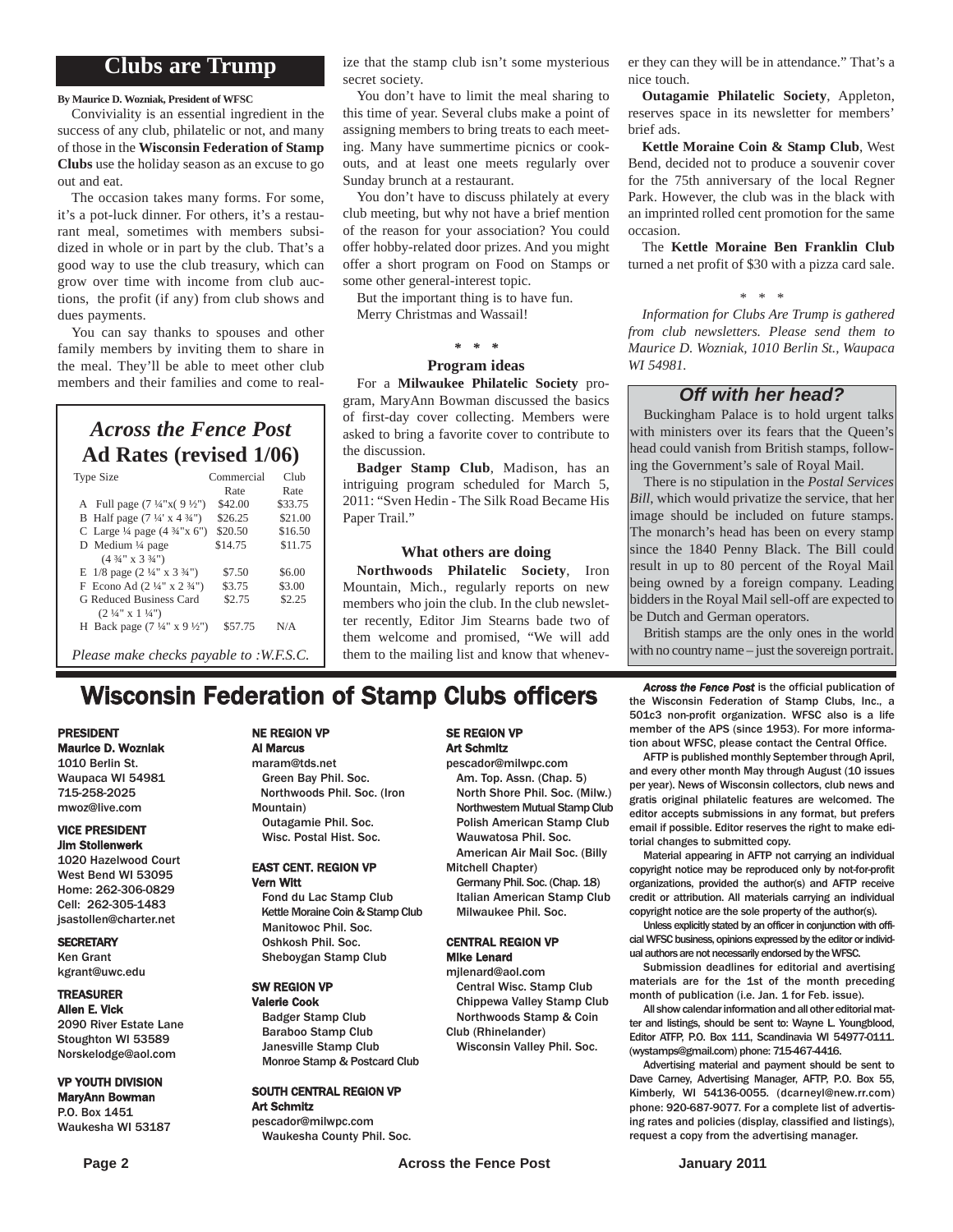

## Show Calendar and Registry

List your show, bourse, auction or other event here! *Calendar listings are free for one WFSC member-club event per year. Classified advertising rates apply for all non-members and other events appearing in this section.*

# **2010-2011 WFSC show schedule\***

\*Some dates and details may be subject to change, and there will likely be additional listings.



Page 3 **Across the Fence Post Across the Fence Post Across 12011**